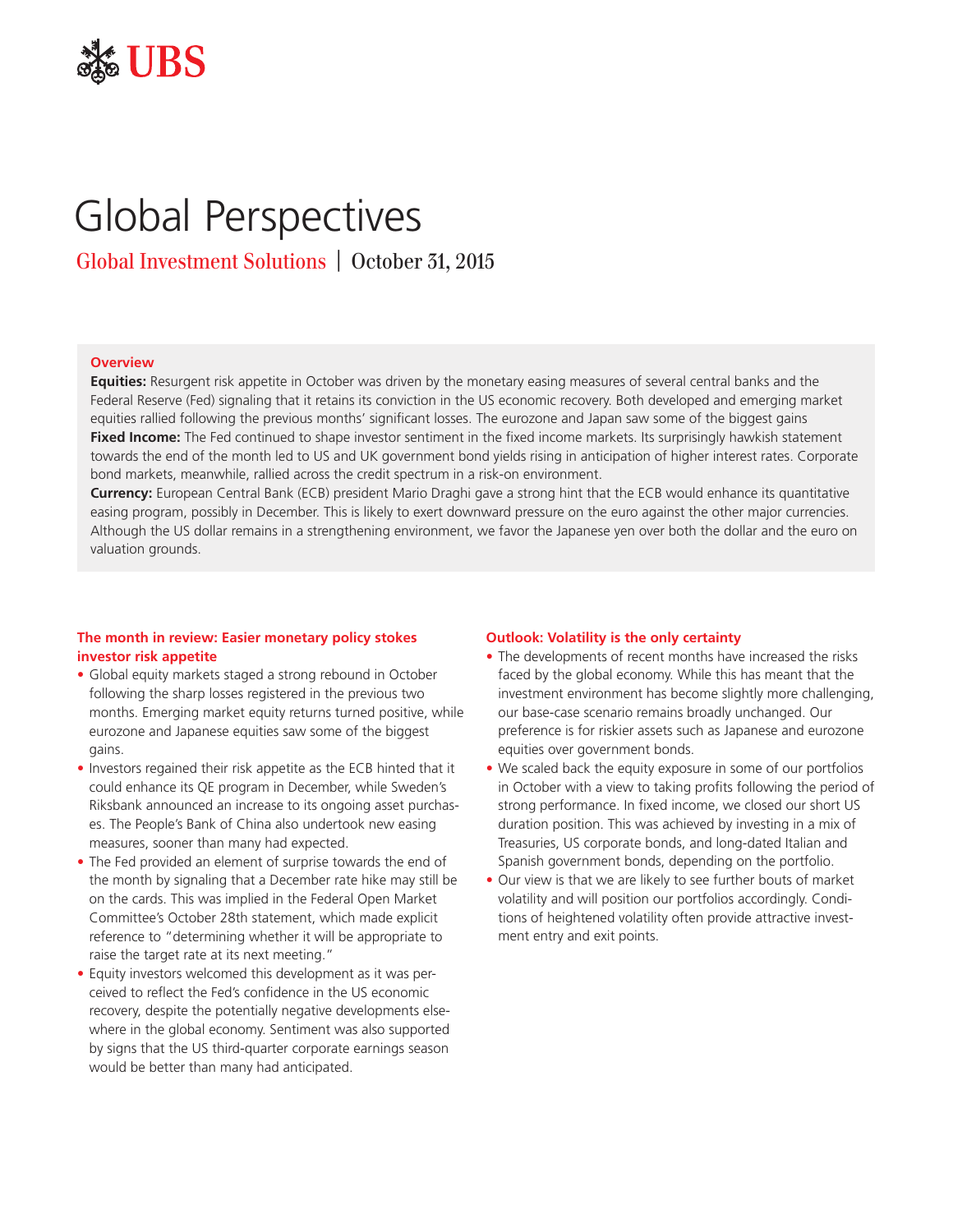# **Current views**<sup>1</sup>

Asset allocation and currency attractiveness based on fundamental valuation and market behavior analysis

|                                            |         |                                                                                                                                                                                                                                                                                                                                                                                                                                                                                                                                                                                                                                                                                                                                                                                                          |                                                                                                                                                                                                                                                                                                                                                                                                                                                                                                                                                                                                                                                                                     |                                                      |                                                                                                                                                                                                                                                                                                                                                                                                                                                                                                                                                                                                                                                                           | Overall signal =        |                                                                                                                                                                                                                                                                                    |                                                                                                                                                                                                                                                                                                                                                                                                                          |  |
|--------------------------------------------|---------|----------------------------------------------------------------------------------------------------------------------------------------------------------------------------------------------------------------------------------------------------------------------------------------------------------------------------------------------------------------------------------------------------------------------------------------------------------------------------------------------------------------------------------------------------------------------------------------------------------------------------------------------------------------------------------------------------------------------------------------------------------------------------------------------------------|-------------------------------------------------------------------------------------------------------------------------------------------------------------------------------------------------------------------------------------------------------------------------------------------------------------------------------------------------------------------------------------------------------------------------------------------------------------------------------------------------------------------------------------------------------------------------------------------------------------------------------------------------------------------------------------|------------------------------------------------------|---------------------------------------------------------------------------------------------------------------------------------------------------------------------------------------------------------------------------------------------------------------------------------------------------------------------------------------------------------------------------------------------------------------------------------------------------------------------------------------------------------------------------------------------------------------------------------------------------------------------------------------------------------------------------|-------------------------|------------------------------------------------------------------------------------------------------------------------------------------------------------------------------------------------------------------------------------------------------------------------------------|--------------------------------------------------------------------------------------------------------------------------------------------------------------------------------------------------------------------------------------------------------------------------------------------------------------------------------------------------------------------------------------------------------------------------|--|
|                                            | Overall | - Unattractive                                                                                                                                                                                                                                                                                                                                                                                                                                                                                                                                                                                                                                                                                                                                                                                           |                                                                                                                                                                                                                                                                                                                                                                                                                                                                                                                                                                                                                                                                                     |                                                      | Neutral                                                                                                                                                                                                                                                                                                                                                                                                                                                                                                                                                                                                                                                                   | Positive ·              | $\blacktriangleright$ Negative<br>Attractive                                                                                                                                                                                                                                       |                                                                                                                                                                                                                                                                                                                                                                                                                          |  |
|                                            |         |                                                                                                                                                                                                                                                                                                                                                                                                                                                                                                                                                                                                                                                                                                                                                                                                          |                                                                                                                                                                                                                                                                                                                                                                                                                                                                                                                                                                                                                                                                                     | <b>US</b>                                            |                                                                                                                                                                                                                                                                                                                                                                                                                                                                                                                                                                                                                                                                           |                         |                                                                                                                                                                                                                                                                                    |                                                                                                                                                                                                                                                                                                                                                                                                                          |  |
| <b>Equities</b>                            |         |                                                                                                                                                                                                                                                                                                                                                                                                                                                                                                                                                                                                                                                                                                                                                                                                          | <b>UK</b><br>Australia                                                                                                                                                                                                                                                                                                                                                                                                                                                                                                                                                                                                                                                              |                                                      |                                                                                                                                                                                                                                                                                                                                                                                                                                                                                                                                                                                                                                                                           | Emerging<br>Switzerland | Japan<br>eurozone                                                                                                                                                                                                                                                                  |                                                                                                                                                                                                                                                                                                                                                                                                                          |  |
|                                            |         | Japan                                                                                                                                                                                                                                                                                                                                                                                                                                                                                                                                                                                                                                                                                                                                                                                                    |                                                                                                                                                                                                                                                                                                                                                                                                                                                                                                                                                                                                                                                                                     |                                                      |                                                                                                                                                                                                                                                                                                                                                                                                                                                                                                                                                                                                                                                                           | eurozone                | Australia                                                                                                                                                                                                                                                                          |                                                                                                                                                                                                                                                                                                                                                                                                                          |  |
| <b>Fixed Income</b>                        |         |                                                                                                                                                                                                                                                                                                                                                                                                                                                                                                                                                                                                                                                                                                                                                                                                          | Switzerland                                                                                                                                                                                                                                                                                                                                                                                                                                                                                                                                                                                                                                                                         | UK<br><b>EMD</b> local                               |                                                                                                                                                                                                                                                                                                                                                                                                                                                                                                                                                                                                                                                                           | Corporates<br>US        | EMD \$<br>High Yield                                                                                                                                                                                                                                                               |                                                                                                                                                                                                                                                                                                                                                                                                                          |  |
|                                            |         | <b>NZD</b>                                                                                                                                                                                                                                                                                                                                                                                                                                                                                                                                                                                                                                                                                                                                                                                               |                                                                                                                                                                                                                                                                                                                                                                                                                                                                                                                                                                                                                                                                                     |                                                      |                                                                                                                                                                                                                                                                                                                                                                                                                                                                                                                                                                                                                                                                           | CAD                     | JPY                                                                                                                                                                                                                                                                                |                                                                                                                                                                                                                                                                                                                                                                                                                          |  |
| <b>Currencies</b>                          |         | <b>CHF</b>                                                                                                                                                                                                                                                                                                                                                                                                                                                                                                                                                                                                                                                                                                                                                                                               |                                                                                                                                                                                                                                                                                                                                                                                                                                                                                                                                                                                                                                                                                     | <b>AUD</b>                                           |                                                                                                                                                                                                                                                                                                                                                                                                                                                                                                                                                                                                                                                                           |                         | <b>EUR</b>                                                                                                                                                                                                                                                                         |                                                                                                                                                                                                                                                                                                                                                                                                                          |  |
|                                            |         |                                                                                                                                                                                                                                                                                                                                                                                                                                                                                                                                                                                                                                                                                                                                                                                                          |                                                                                                                                                                                                                                                                                                                                                                                                                                                                                                                                                                                                                                                                                     |                                                      |                                                                                                                                                                                                                                                                                                                                                                                                                                                                                                                                                                                                                                                                           | GBP                     | <b>USD</b>                                                                                                                                                                                                                                                                         |                                                                                                                                                                                                                                                                                                                                                                                                                          |  |
| <b>Asset Class</b>                         |         | Overall signal                                                                                                                                                                                                                                                                                                                                                                                                                                                                                                                                                                                                                                                                                                                                                                                           |                                                                                                                                                                                                                                                                                                                                                                                                                                                                                                                                                                                                                                                                                     | <b>UBS Asset Management's viewpoint</b>              |                                                                                                                                                                                                                                                                                                                                                                                                                                                                                                                                                                                                                                                                           |                         |                                                                                                                                                                                                                                                                                    |                                                                                                                                                                                                                                                                                                                                                                                                                          |  |
| <b>US Equities</b>                         |         | • The US third-quarter corporate earnings season was slightly better than anticipated. Overall, company earnings surprised to the<br>upside while sales did not.<br>. We continue to find the broad US equity market unattractive on valuation grounds. The Fed raising rates is likely to increase the<br>costs, including wages, faced by US companies and a strong dollar continues to weigh on exporters.<br>• Our conviction in the long US small- and medium-sized companies (Russell 2000 Index) and short large companies (S&P 500 Index)<br>position remains intact. However, we are closely monitoring the trends in US mergers and acquisitions activity, which we have been<br>expecting to benefit Russell 2000 companies.                                                                  |                                                                                                                                                                                                                                                                                                                                                                                                                                                                                                                                                                                                                                                                                     |                                                      |                                                                                                                                                                                                                                                                                                                                                                                                                                                                                                                                                                                                                                                                           |                         |                                                                                                                                                                                                                                                                                    |                                                                                                                                                                                                                                                                                                                                                                                                                          |  |
| <b>Global (Ex-US) Equities</b>             |         | • Following two months of sizeable losses, global equity markets outside of the US staged an impressive rebound in October. Gains<br>were supported by the enhanced stimulus provided by central banks, as well as investor confidence in the global economic recovery.<br>Eurozone and Japanese equities were very strong performers.<br>. Many of our portfolios have added a long Dutch equities and short UK equities relative value trade, which aligns with our preference<br>for the eurozone over the UK. While not underpinned by a strong valuation case, we have added the trade to benefit from the likely<br>divergence in the monetary policies pursued by the ECB and the Bank of England. Furthermore, the corporate earnings growth out-<br>look is more favorable for Dutch companies. |                                                                                                                                                                                                                                                                                                                                                                                                                                                                                                                                                                                                                                                                                     |                                                      |                                                                                                                                                                                                                                                                                                                                                                                                                                                                                                                                                                                                                                                                           |                         |                                                                                                                                                                                                                                                                                    |                                                                                                                                                                                                                                                                                                                                                                                                                          |  |
| <b>Emerging Markets</b><br><b>Equities</b> |         |                                                                                                                                                                                                                                                                                                                                                                                                                                                                                                                                                                                                                                                                                                                                                                                                          | emerging market equities.                                                                                                                                                                                                                                                                                                                                                                                                                                                                                                                                                                                                                                                           |                                                      | • We would need to see strong signs of stabilization in the Chinese economy for the fortunes of other emerging market economies to<br>take a turn for the better. While trading at what we view as attractive valuations, we do not yet see the case for adding exposure to<br>• We find attractive investment opportunities in the North Asian equity markets, including Korea and Taiwan, which export technology<br>equipment and products to China, and demand for which should remain healthy. On the other hand, heavily resource-dependent<br>economies such as Brazil and Russia could see their equity markets suffer as Chinese commodity demand wanes further. |                         |                                                                                                                                                                                                                                                                                    |                                                                                                                                                                                                                                                                                                                                                                                                                          |  |
| <b>US Bonds</b>                            |         |                                                                                                                                                                                                                                                                                                                                                                                                                                                                                                                                                                                                                                                                                                                                                                                                          | • The latest comments from the Fed suggest that a rate hike in December still remains in the cards. In late October, the Fed failed to<br>make the explicit remark that it was considering the impact of global economic developments on its policy trajectory, as it had done<br>in the previous month. This was taken as a hawkish signal by investors.<br>• We closed our short US duration trade by investing in a mix of Treasuries, US corporate bonds, and long-dated Italian and Spanish<br>government bonds. This was not driven by a belief that US rates will not rise, but that we expect movements in the 10-year Treasury<br>to be rather neutral in the medium term. |                                                      |                                                                                                                                                                                                                                                                                                                                                                                                                                                                                                                                                                                                                                                                           |                         |                                                                                                                                                                                                                                                                                    |                                                                                                                                                                                                                                                                                                                                                                                                                          |  |
| Global (Ex-US) Bonds                       |         |                                                                                                                                                                                                                                                                                                                                                                                                                                                                                                                                                                                                                                                                                                                                                                                                          | • Further signs of divergence in the monetary policy trajectories of the Fed and the ECB continued to suppress eurozone government<br>bond yields.<br>• Our outlook for the long Italian and Spanish government bonds versus cash position that we have implemented in some of our<br>portfolios remained positive against the backdrop of encouraging regional growth trends. The recovery in the eurozone peripheral<br>economies appeared to be outpacing the improvement seen in the core economies such as Germany.                                                                                                                                                            |                                                      |                                                                                                                                                                                                                                                                                                                                                                                                                                                                                                                                                                                                                                                                           |                         |                                                                                                                                                                                                                                                                                    |                                                                                                                                                                                                                                                                                                                                                                                                                          |  |
| <b>Investment Grade</b><br>Corporate Debt  |         |                                                                                                                                                                                                                                                                                                                                                                                                                                                                                                                                                                                                                                                                                                                                                                                                          | markets.                                                                                                                                                                                                                                                                                                                                                                                                                                                                                                                                                                                                                                                                            | some concerns about liquidity in the credit markets. |                                                                                                                                                                                                                                                                                                                                                                                                                                                                                                                                                                                                                                                                           |                         |                                                                                                                                                                                                                                                                                    | • Corporate bond markets had a positive month in October, with spreads tightening across the credit spectrum in the developed bond<br>• The attractiveness of the investment grade segment of the market is primarily stemming from the positive carry, market liquidity and<br>capital flows as investors are taking the closest substitute to sell government bonds. However, developments in the third quarter raised |  |
| <b>High Yield Bonds</b>                    |         | increase the risk of retail outflows in a market potentially short of sufficient demand.<br>our view.                                                                                                                                                                                                                                                                                                                                                                                                                                                                                                                                                                                                                                                                                                    |                                                                                                                                                                                                                                                                                                                                                                                                                                                                                                                                                                                                                                                                                     |                                                      |                                                                                                                                                                                                                                                                                                                                                                                                                                                                                                                                                                                                                                                                           |                         | • Sector allocation remains key as the ongoing impact of weak oil prices may lead to higher default rates among energy companies, and<br>• Given the very low level at which developed government bond yields languish, spread products can offer relatively attractive returns in |                                                                                                                                                                                                                                                                                                                                                                                                                          |  |
| Emerging Markets Debt                      |         |                                                                                                                                                                                                                                                                                                                                                                                                                                                                                                                                                                                                                                                                                                                                                                                                          |                                                                                                                                                                                                                                                                                                                                                                                                                                                                                                                                                                                                                                                                                     |                                                      |                                                                                                                                                                                                                                                                                                                                                                                                                                                                                                                                                                                                                                                                           |                         | • Our preference remains for US dollar- over local currency-denominated emerging market debt, in an environment of Fed rate rises on                                                                                                                                               |                                                                                                                                                                                                                                                                                                                                                                                                                          |  |
| US dollar                                  |         | in emerging markets is crucial.<br>ing economies.                                                                                                                                                                                                                                                                                                                                                                                                                                                                                                                                                                                                                                                                                                                                                        |                                                                                                                                                                                                                                                                                                                                                                                                                                                                                                                                                                                                                                                                                     |                                                      | the horizon and weak global growth. In the US dollar debt market, a granular country-by-country assessment of economic conditions                                                                                                                                                                                                                                                                                                                                                                                                                                                                                                                                         |                         |                                                                                                                                                                                                                                                                                    |                                                                                                                                                                                                                                                                                                                                                                                                                          |  |
| Local currency                             |         |                                                                                                                                                                                                                                                                                                                                                                                                                                                                                                                                                                                                                                                                                                                                                                                                          |                                                                                                                                                                                                                                                                                                                                                                                                                                                                                                                                                                                                                                                                                     |                                                      |                                                                                                                                                                                                                                                                                                                                                                                                                                                                                                                                                                                                                                                                           |                         | • The prospect of further US dollar strengthening provides a headwind for the local currency-denominated debt markets in the emerg-                                                                                                                                                |                                                                                                                                                                                                                                                                                                                                                                                                                          |  |
| Currency                                   |         |                                                                                                                                                                                                                                                                                                                                                                                                                                                                                                                                                                                                                                                                                                                                                                                                          |                                                                                                                                                                                                                                                                                                                                                                                                                                                                                                                                                                                                                                                                                     |                                                      |                                                                                                                                                                                                                                                                                                                                                                                                                                                                                                                                                                                                                                                                           |                         | • Our view is that the Japanese yen is more attractive than both the US dollar and the euro, on valuation grounds.                                                                                                                                                                 |                                                                                                                                                                                                                                                                                                                                                                                                                          |  |
|                                            |         |                                                                                                                                                                                                                                                                                                                                                                                                                                                                                                                                                                                                                                                                                                                                                                                                          |                                                                                                                                                                                                                                                                                                                                                                                                                                                                                                                                                                                                                                                                                     |                                                      |                                                                                                                                                                                                                                                                                                                                                                                                                                                                                                                                                                                                                                                                           |                         |                                                                                                                                                                                                                                                                                    |                                                                                                                                                                                                                                                                                                                                                                                                                          |  |

<sup>1</sup> Source: UBS Asset Management. As of October 31, 2015.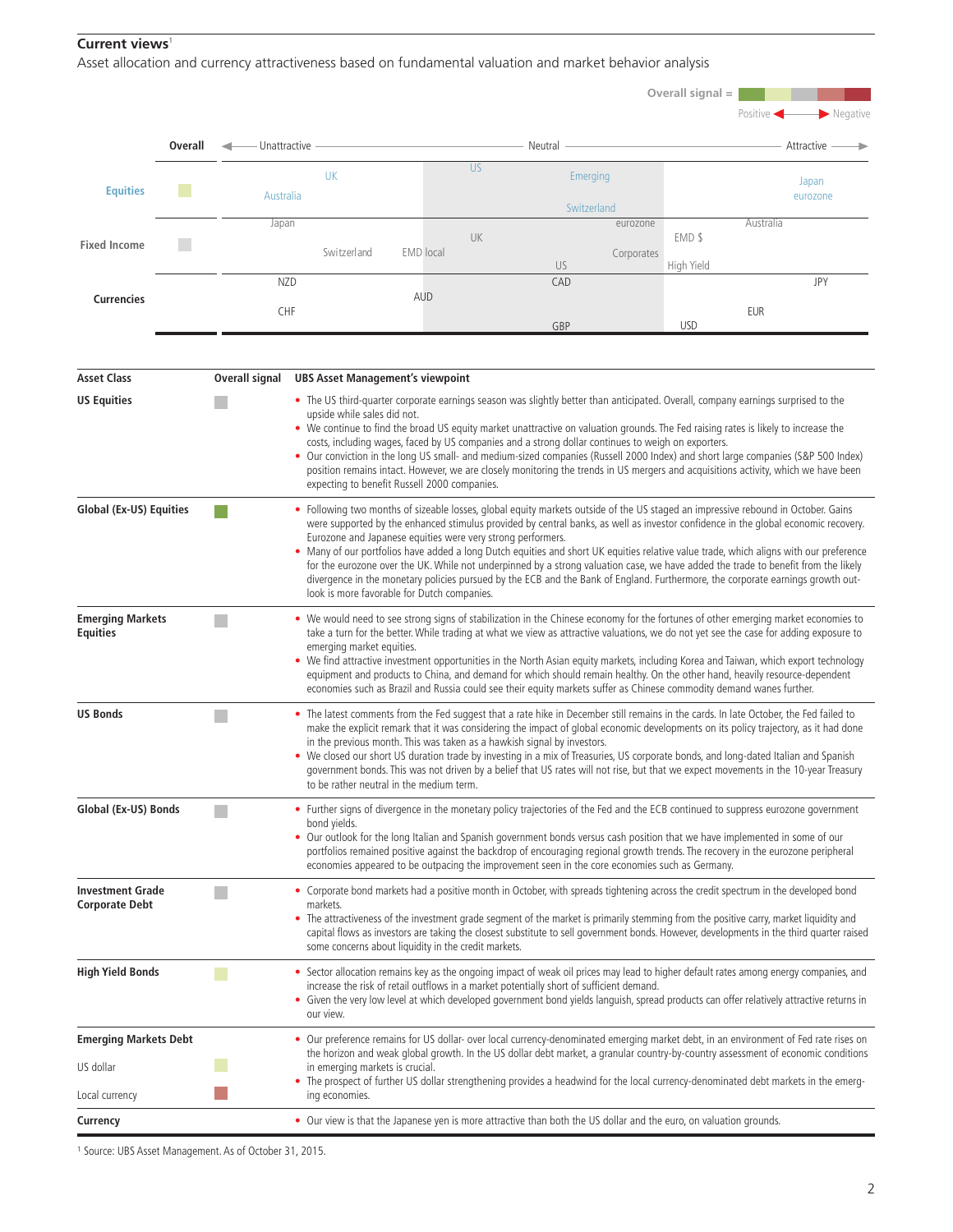## **Valuations plus one or more market behavior indicators provide an overall signal**



## **US Equities example as of October 31, 2015**

Valuation and market behavior indicators at work



**Note: The contribution each component has to the overall signal will vary from month to month.**